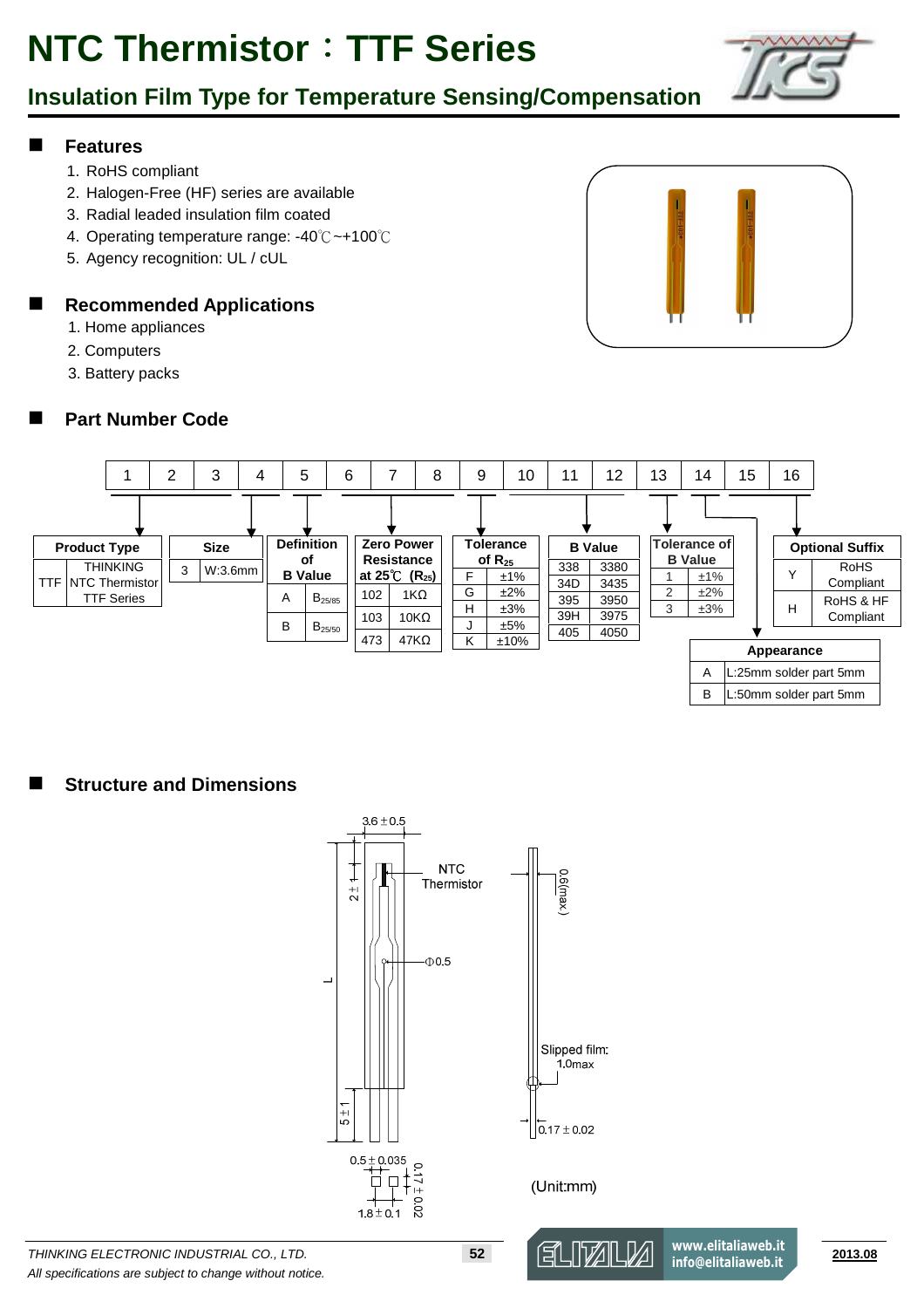

### **Insulation Film Type for Temperature Sensing/Compensation**

### **Electrical Characteristics**

| Part No.                   | <b>Zero Power</b><br>Resistance<br>at $25C$ | Tolerance<br>οf<br>$R_{25}$ | B<br>Value |      | Tolerance<br>οf<br><b>B</b> value | Max.<br>Power<br>Dissipation<br>at $25C$ | Dissipation<br>Factor | Thermal<br>Time<br>Constant | Operating<br>Temperature<br>Range | Safety<br>Approvals |            |
|----------------------------|---------------------------------------------|-----------------------------|------------|------|-----------------------------------|------------------------------------------|-----------------------|-----------------------------|-----------------------------------|---------------------|------------|
|                            |                                             |                             |            |      |                                   |                                          |                       |                             |                                   | UL                  | <b>cUL</b> |
|                            | $R_{25}$ (K $\Omega$ )                      | $\pm\%$ )                   |            | (K)  | $(\pm\%)$                         | $P_{max}(mW)$                            | $\delta$ (mW/C)       | $\tau$ (Sec.)               | $T_{L}$ ~ $T_U(\mathfrak{C})$     |                     |            |
| TTF3A502 <sup>34D*</sup>   | 5                                           | 1, 2, 3,<br>5               | 25/85      | 3435 | 2, 3                              | 3.5                                      | Approx.<br>0.7        | Approx.<br>5                | $-40 - +100$                      |                     |            |
| TTF3A103 <sup>34D*</sup>   | 10                                          |                             |            | 3435 | 1, 2, 3                           |                                          |                       |                             |                                   |                     |            |
| TTF3A203 <sup>34D*</sup>   | 20                                          |                             |            | 3435 |                                   |                                          |                       |                             |                                   |                     |            |
| TTF3A223 <sup>7</sup> 34D* | 22                                          |                             |            | 3435 |                                   |                                          |                       |                             |                                   |                     |            |
| TTF3A303 <sup>39H*</sup>   | 30                                          |                             |            | 3975 |                                   |                                          |                       |                             |                                   |                     |            |
| TTF3A104 <sup>734D*</sup>  | 100                                         |                             |            | 3435 | 2,3                               |                                          |                       |                             |                                   |                     |            |

Note 1:  $\Box$  = Tolerance of R<sub>25</sub>

 $*$  = Tolerance of B value

Note 2: UL/cUL File No: E138827

Note 3: Special specifications are available upon request.

### **Max. Power Dissipation Derating Curve**



**Ambient temperature (°C)** 

T<sub>U</sub>: Maximum operating temperature  $(\mathcal{C})$ 

T<sub>L</sub>: Minimum operating temperature  $(\mathcal{C})$ 

For example:

Ambient temperature(Ta) = 55℃

Maximum operating temperature( $T_U$ ) = 100°C  $P_{Ta} = (T_U - Ta)/(T_U - 25) \times Pmax = 60\% Pmax$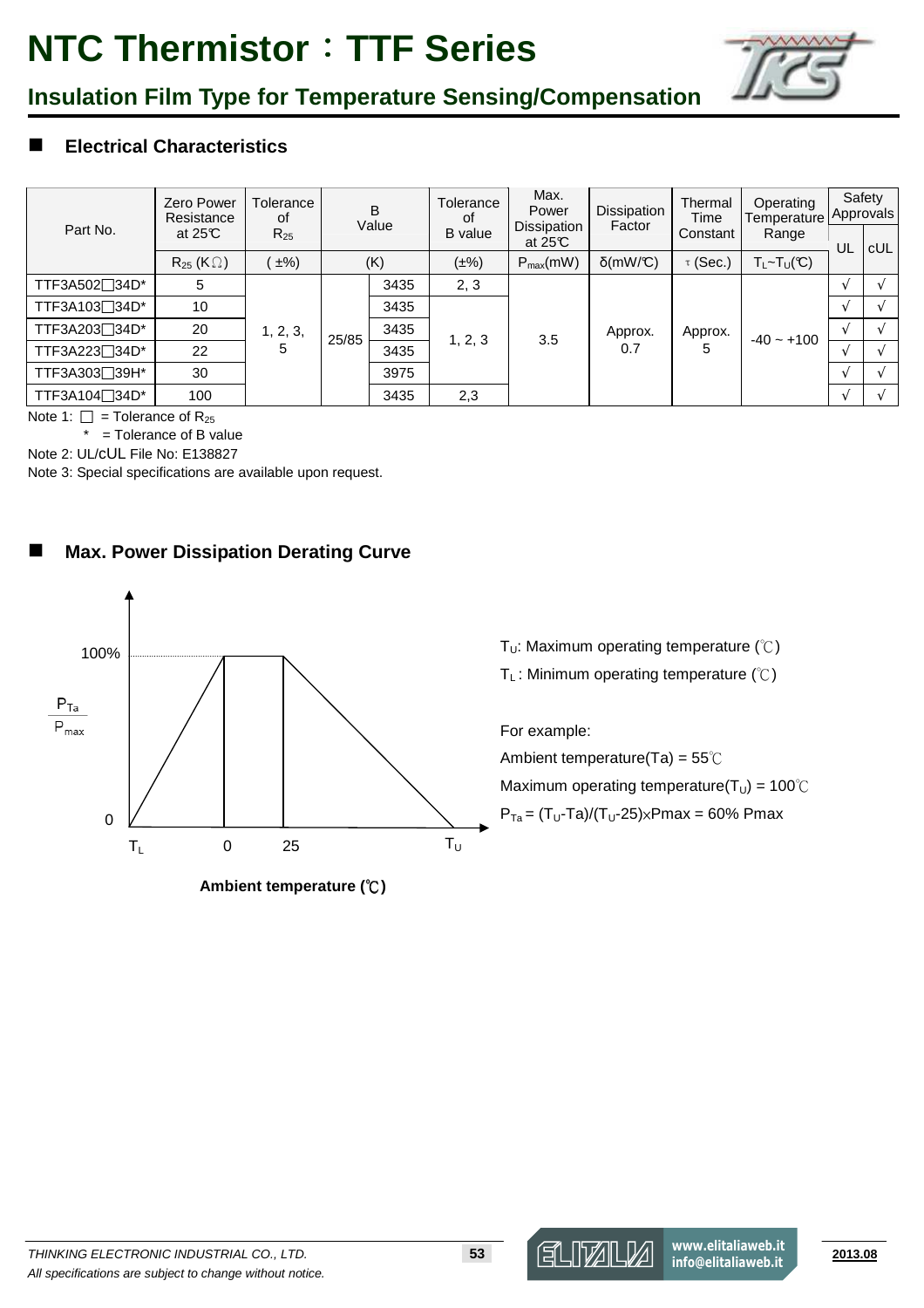

### **Insulation Film Type for Temperature Sensing/Compensation**

### **R-T Characteristic Curves**



### **Soldering Recommendation**

 $\bullet$ **Wave Soldering Profile**



#### $\bullet$ **Recommended Reworking Conditions with Soldering Iron**

| <b>Item</b>                       | <b>Conditions</b>        |
|-----------------------------------|--------------------------|
| Temperature of Soldering Iron-tip | $360^{\circ}$ (max.)     |
| Soldering Time                    | $3$ sec. (max.)          |
| Distance from Coating             | Do not touch film bottom |

**www.elitaliaweb.it info@elitaliaweb.it**